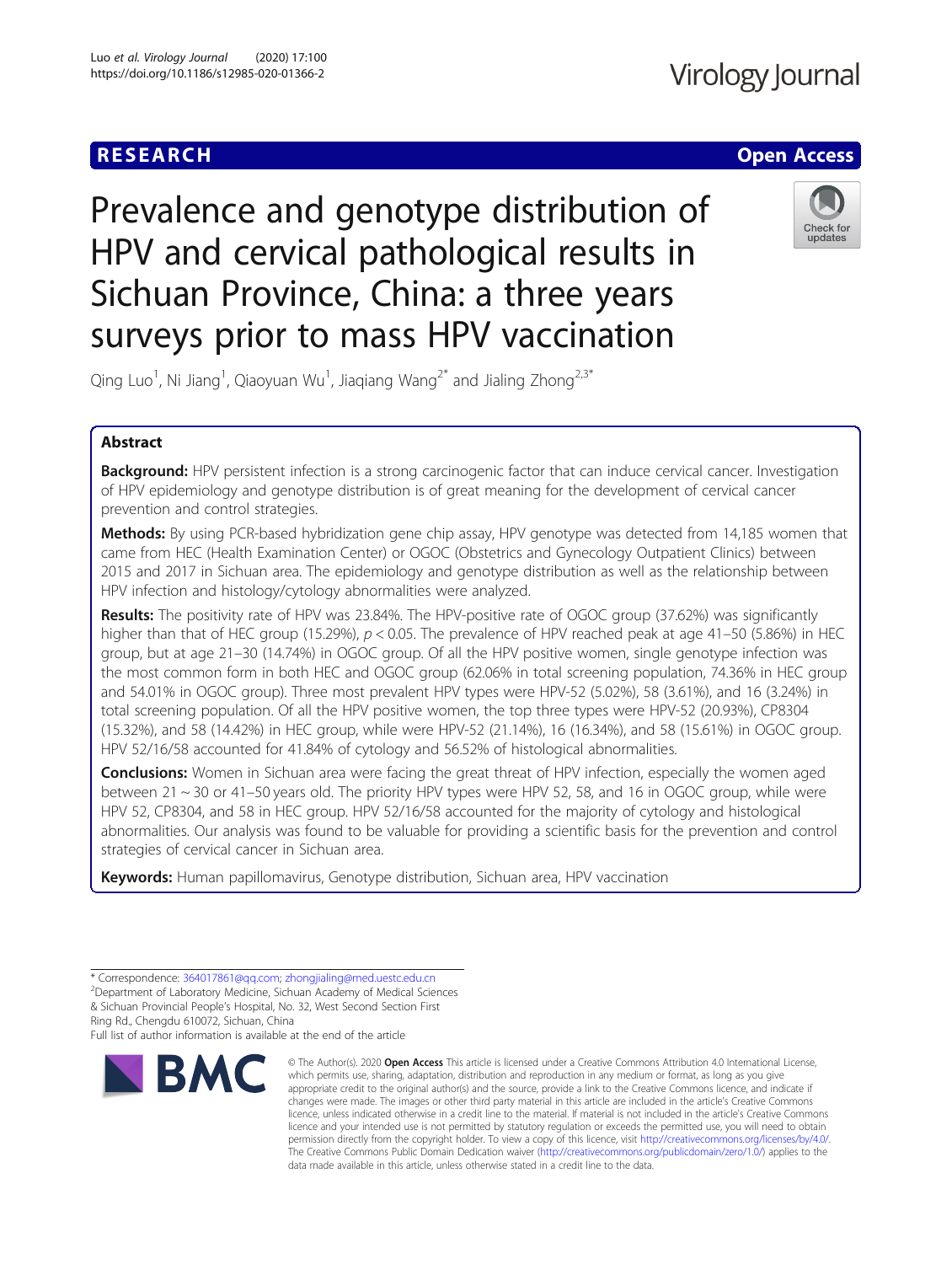# Background

Cervical cancer is the fourth most common cancer and the fourth leading cause of cancer death for women, with an estimated 570, 000 case and 311,000 deaths in 2018 worldwide, which is a serious threat to female health, especially in developing countries [[1\]](#page-8-0). As the most populous developing country, China has 98,900 new cases of cervical cancer and 30,500 cervical cancerrelated deaths in 2015 [[2](#page-8-0)]. Thus, there is a heavy disease burden of cervical cancer in china.

Human papillomaviruses (HPVs) are non-enveloped, double-stranded circular DNA viruses. To date, over 170 types of HPV have been identified, of which 40 infect the genital tract. Generally, HPVs could be divided into low-risk categories (e.g. HPV 6, 11, 42, 43, 44, CP8304) which were mainly found in the genital warts, and highrisk categories (e.g. HPV 16, 18, 31, 33, 35, 39, 45, 51, 52, 53, 56, 58, 59, 66 and 68),the persistent infection of which has been recognized as a strong carcinogenic factor to induce cervical cancer [[3](#page-8-0), [4](#page-8-0)]. Because of the huge difference regarding the ability to induce cervical cancer, it was worthwhile to investigate HPV DNA genotype to improve the effect of cervical cancer screening.

HPV vaccines have showed a great potential on the prevention of cervical cancer. The prophylactic injection of HPV vaccine can decline vaccine-type HPV infection and substantially lead to reductions in HPV-associated cancers [\[5](#page-8-0)]. However, the vaccines showed prominently type-restricted prophylactic efficacy. They merely induced immunity specific to certain HPV genotypes, and were unable to fend off other genotypes of the virus [\[4](#page-8-0)]. Studies also demonstrated that the distribution of HPV genotypes differed considerably both geographically and among populations. Therefore, to investigate the epidemiology and genotype distribution of HPV in a certain population was important for developing HPV vaccine strategy in this area  $[6]$  $[6]$ .

Sichuan, a province in southwestern China, has the fourth largest population in the country, with a permanent population of 83.41 million in 2018(data from National Bureau of Statistics of China, [http://www.stats.](http://www.stats.gov.cn/) [gov.cn/\)](http://www.stats.gov.cn/). Several studies aimed to investigate the epidemiology and genotype distribution of HPV in this area recent years, however, the results varied a lot [[7](#page-8-0)–[12](#page-9-0)].

In this study, in order to get a more accurate and reliable data, we audited large-scale retrospective data on cervical HPV testing among women that attended Health Examination Center (HEC) and obstetrics and gynecology outpatient clinics (OGOC) during 2015– 2017. We also assessed the relationship between typespecific infection of HPV and the histology/cytology triage, Our study might provide a scientific basis for the prevention and control strategies of cervical cancer in Sichuan area.

# **Methods**

#### Study population and include criteria

A total of 14,185 women who participated in HPV screening in HEC or OGOC of Sichuan People's Hospital were included from 2015 to 2017. The participants were enrolled according to the following selection criteria: (1) was mentally and physically competent; (2) was sexually active women of any age; (3) was willing to undergo HPV testing. The age of the patients ranged from 14 to 78 years old with an average of  $39.93 \pm 10.38$ years.

## Cervical sample collection

Samples exfoliated cervical cells were collected by using plastic cervical swabs. Each plastic swab was mixed well with 1 ml of specimen transport medium (Chaozhou Hybribio Biotechnology Limited Corporation, China) and store immediately at 4 °C, and finally sent to our clinical laboratory within 1 day for HPV analysis.

## HPV DNA extraction and genotyping

HPV DNA extraction and genotyping DNA was performed by using Alkaline Lysis Method Kits (Chaozhou Hybribio Biotechnology Limited Corporation, China) and HPV GenoArray Test kit (Chaozhou Hybribio Biotechnology Limited Corporation, China) according to the manufacturer's protocol [\[13,](#page-9-0) [14\]](#page-9-0) The GenoArray could identify 15 HR-HPV (high-risk HPV) types (16, 18, 31, 33, 35, 39, 45, 51, 52, 53, 56, 58, 59, 66 and 68) and 6 LR-HPV (low-risk HPV) types (6, 11, 42, 43, 44 and CP8304 in Chinese population). The final results were detected by colorimetric change on the GenoArray under direct visualization.

## Thin prep liquid-based cytology test

For cytology test, cervical slides were prepared using Liquid-PREP™ System (LGM International, USA). The slides were evaluated for cervical cytology by two academic cyto-pathologists of Sichuan Provincial People's Hospital. Cytological classifications of disease grade were made in conformity to the Bethesda 2001 criteria, including negative of intraepithelial lesion or malignancy (NILM), atypical squamous cells of undetermined significance (ASCUS), atypical gland cell (AGC),low-grade squamous intraepithelial lesion (LSIL), high-grade squamous intra epithelial lesion (HSIL) and invasive cervical cancer (ICC).

## Histology diagnosis

For cervical biopsies, Digital Electronic Colposcope (Olympus Company, Japan) was used by specially trained physicians to perform the cervical biopsy tissue collection. The histology results were obtained by two academic Gynecology doctors of Sichuan Provincial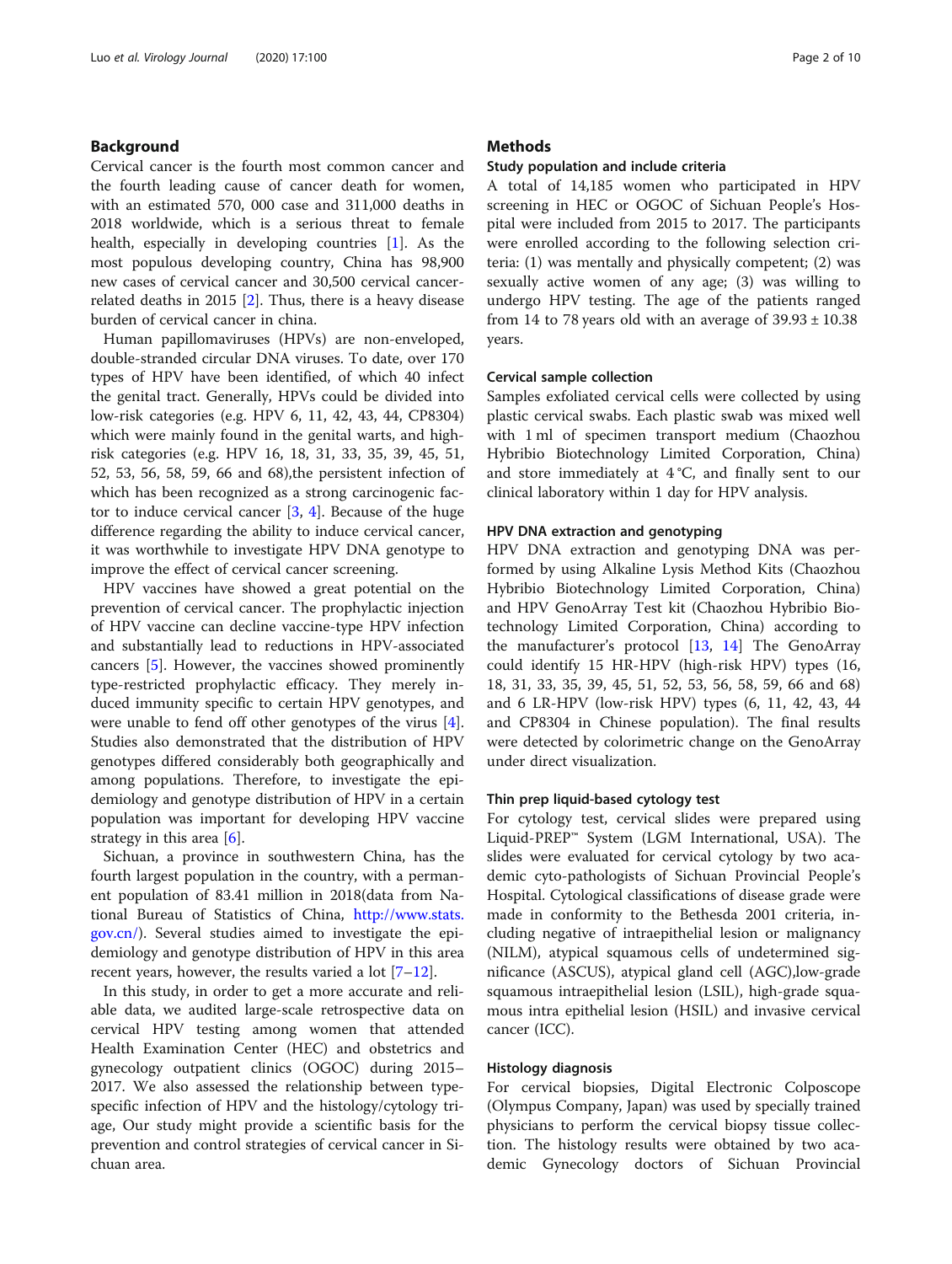People's Hospital. A diagnosis was assigned to each case, as having NO Lesion, cervical intraepithelial neoplasia grade 1 (CIN 1), CIN 2, CIN 3, cervical cancer (CA).

# Statistical analysis

All statistical analyses were performed using SPSS 22.0 software (SPSS Inc., Chicago, IL, USA). Typespecific prevalence of HPV infection and their exact binomial 95% confidence intervals (CI) were calculated. Pearson's  $\chi^2$  test was performed to evaluate the significance of differences between designated groups. All analyses were two-sided and interpreted as being significant at  $p < 0.05$ .

## Results

# Prevalence of HPV infection in HEC and OGOC group

Overall, 14,185 women were included in this study. Among them, 3382 were HPV positive, account for 23.84%. Among the 14,185 women, 8751 came from HEC, and 5434 came from OGOC. The HPV-positive rate of OGOC group (37.62%) was significantly higher than that of HEC group (15.29%),  $p < 0.05$  (Table 1).

## Prevalence of HPV grouped by age in study population

All the participants were divided into seven groups according to their age  $(\leq 20 \text{ years}, 21-30 \text{ years}, 31-40 \text{ years},$ 41–50 years, 51–60 years, 61–70 years and  $\geq$  71 years). The prevalence of HPV reached a peak at 21–30 years and 41–50 years, with a positive rate of 6.70 and 6.42%, respectively. Specifically, the prevalence of HPV reached peak at 41–50 years group (5.86%) in HEC group, but at 21–30 years group (14.74%) in OGOC group (Table 1, supplementary Fig. [1](#page-8-0)).

# Prevalence of HPV single and multiple HPV genotypes infection

For all the HPV positive women, single genotype infection was the most (62.06% in total group, 74.36% in

Table 1 Prevalence of HPV infection in different age groups

HEC group and 54.01% in OGOC group). Among the multiple infection cases, double genotype infection was the most, and the infection rate decreased significantly as the number of infected genotypes increased (Table [2](#page-3-0)). OGOC group showed a significantly higher prevalence rate of multiple genotype infection than HEC group ( $p <$ 0.05).

## Prevalence of HPV genotypes in HPV-positive population

Among the 21 genotypes of HPV that can be identified by our GenoArray, there were 15 high-risk types (HPV16, 18, 31, 33, 35, 39, 45, 51, 52, 53, 56, 58, 59, 66, 68) and 6 low-risk types (6, 11, 42,43, 44, CP8304). In our study, the top three prevalent HPV types were HPV-52 (5.02%, 712/14184), 58 (3.61%, 512/14184), and 16 (3.24%, 460/14185) in total screening population, which followed by CP8304 (3.12%, 443/14185) and 53(2.89%, 410/14184). As shown in Table [3](#page-4-0), among the HPV positive population, the genotypes of infected HPV varied in different groups. In HEC group, the top three were HPV-52 (20.93%), CP8304 (15.32%), 58 (14.42%), followed by 53(13.75%) and 16(9.42%). While in OGOC group, the top three were HPV-52 (21.14%), 16 (16.34%), 58 (15.61%), followed by CP8304 (11.63%) and 53(11.06%). The prevalence of HPV 16, 18, 6, 11 genotype was significantly higher in OGOC group than that in HEC group. Interestingly, the prevalence of HPV 53 and CP8304 was significantly higher in HEC group than that in OGOC group.

# Distribution of HPV genotypes according to cytology abnormalities

Figure [1](#page-5-0) described the process by which we obtained our final results of cytology and histological abnormalities. Among the 3382 HPV positive women, 2414 were performed Thinprep cytologic test (TCT), and 171 women have been identified to be cytology abnormalities, accounting for 7.08%. The distribution of HPV genotypes

| Age             | Total case |        |      |        |        |        |                | HPV positive cases |      |                 |       |                 |
|-----------------|------------|--------|------|--------|--------|--------|----------------|--------------------|------|-----------------|-------|-----------------|
| Group<br>(Year) | <b>HEC</b> |        | OGOC |        | Total  |        | <b>HEC</b>     |                    | OGOC |                 | Total |                 |
|                 | n.         | $%^a$  | n.   | $%^a$  | n      | $%^a$  | n.             | $%^{\text{b}}$     | n    | $\%^{\text{b}}$ | n     | $\%^{\text{b}}$ |
| $\leq$ 20       | 2          | 0.02   | 149  | 2.74   | 151    | 1.06   |                | 0.01               | 86   | 1.58            | 87    | 0.61            |
| $21 - 30$       | 902        | 10.31  | 2111 | 38.85  | 3013   | 21.24  | 149            | 1.70               | 801  | 14.74           | 950   | 6.70            |
| $31 - 40$       | 2722       | 31.11  | 1368 | 25.17  | 4090   | 28.83  | 404            | 4.62               | 462  | 8.50            | 866   | 6.11            |
| $41 - 50$       | 3552       | 40.59  | 1201 | 22.10  | 4753   | 33.51  | 513            | 5.86               | 397  | 7.31            | 910   | 6.42            |
| $51 - 60$       | 1262       | 14.42  | 457  | 8.41   | 1719   | 12.12  | 220            | 2.51               | 215  | 3.96            | 435   | 3.07            |
| $61 - 70$       | 274        | 3.13   | 129  | 2.37   | 403    | 2.84   | 47             | 0.54               | 75   | 1.38            | 122   | 0.86            |
| $\geq 71$       | 37         | 0.42   | 19   | 0.35   | 56     | 0.39   | $\overline{4}$ | 0.05               | 8    | 0.15            | 12    | 0.08            |
| Total           | 8751       | 100.00 | 5434 | 100.00 | 14,185 | 100.00 | 1338           | 15.29              | 2044 | 37.62           | 3382  | 23.84           |

<sup>a</sup>: Percentage of each age group in HEC/OGOC /Total group

<sup>b</sup>: Percentage of HPV positive cases in each age group in HEC/OGOC /Total group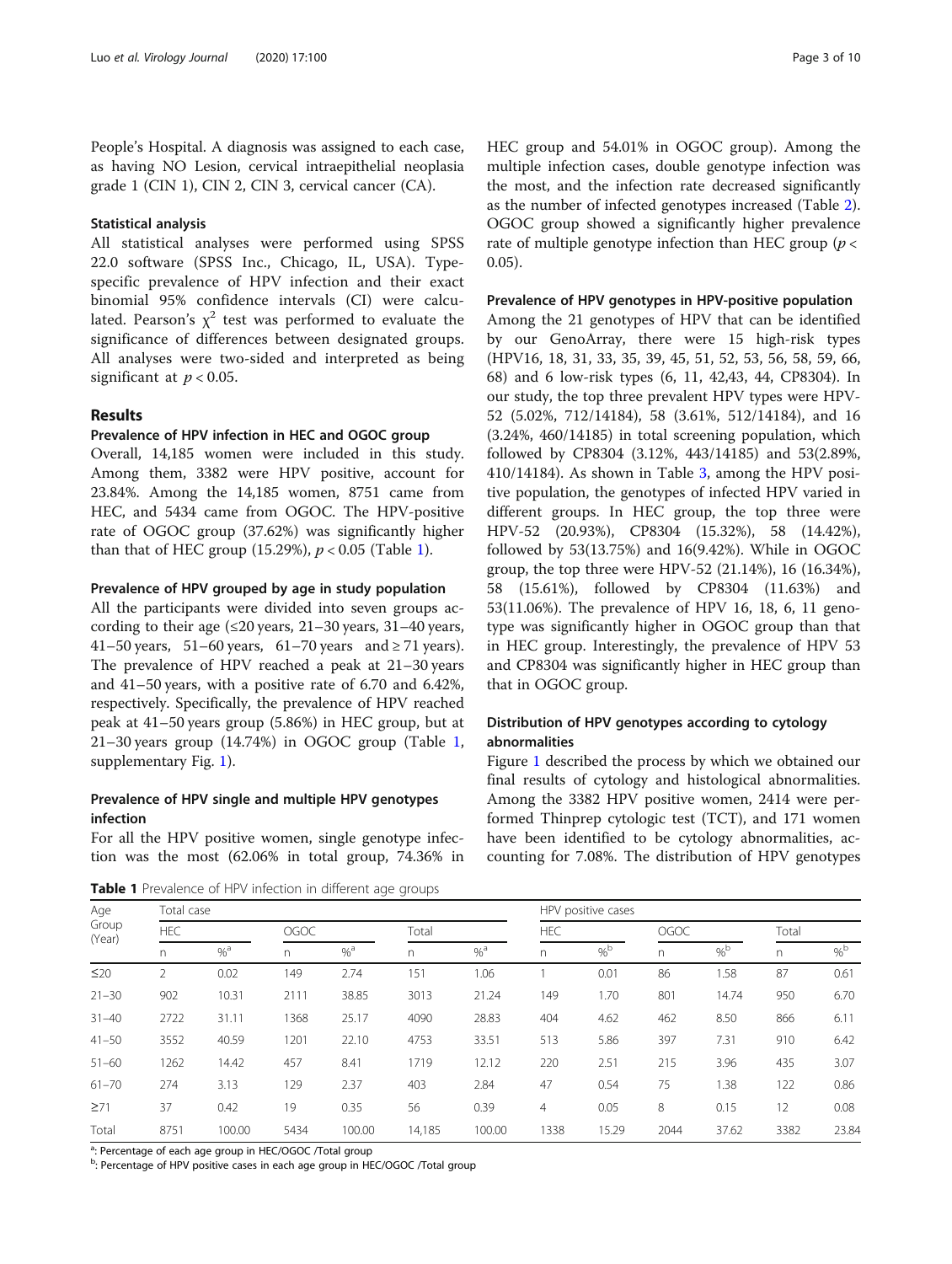<span id="page-3-0"></span>Table 2 Prevalence of HPV single/multiple infection in HEC and OGOC group

| Prevalence of HPV   | Total HPV <sup>+</sup> |        | $HFC HPV$ <sup>+</sup> |        |      | OGOC HPV <sup>+</sup> |  |  |
|---------------------|------------------------|--------|------------------------|--------|------|-----------------------|--|--|
| infection           | n                      | $%^a$  | n                      | $%^a$  | n    | $%^a$                 |  |  |
| Single Infection    | 2099                   | 62.06  | 995                    | 74.36  | 1104 | 54.01                 |  |  |
| Mutiple Infection   | 1283                   | 37.94  | 343                    | 25.64  | 940  | 45.99                 |  |  |
| Double Infection    | 903                    | 26.70  | 267                    | 19.96  | 636  | 31.12                 |  |  |
| Triple Infection    | 266                    | 7.87   | 64                     | 4.78   | 202  | 9.88                  |  |  |
| Quadruple Infection | 76                     | 2.25   | 11                     | 0.82   | 65   | 3.18                  |  |  |
| Ouintet Infection   | 22                     | 0.65   | 0                      | 0.00   | 22   | 1.08                  |  |  |
| Sextuple Infection  | 10                     | 0.30   | 1                      | 0.07   | 9    | 0.44                  |  |  |
| Septuple Infection  | 6                      | 0.18   | $\Omega$               | 0.00   | 6    | 0.29                  |  |  |
| Total Infection     | 3382                   | 100.00 | 1338                   | 100.00 | 2044 | 100.00                |  |  |

<sup>a</sup>: Percentage of each infection form in HPV positive women of Total/HEC/OGOC group

in cytology abnormalities was showed in Table [4](#page-6-0). Singlegenotype infection was the main infection mode in ASCUS (77/125, 61.60%), LSIL (22/37, 59.46%) and HSIL (1/1, 100%) group. As for AGC group, the singlegenotype infection rate was 50% (4/4). The most common infected genotype was HPV 52 (29.60%) in ASCUS group, HPV 66 (21.62%) in LSIL group, HPV 58 (100%) in both HSIL and AGC group. Prevalence of high-risk HPV is 81.41, 88.57 and 100% in ASCUS, LSIL and HSIL, respectively. The top infected genotype was HPV52 in ASCUS group, HPV 66 in LSIL group, and HPV 58 in HSIL group.

# Distribution of HPV genotypes according to histological abnormalities

Among the 3382 HPV positive women, 318 were performed cervical biopsy, and 59 women were identified to be histological abnormalities (accounting for 18.55%). The single-genotype infection was still the main infection mode in CIN I (21/37, 56.76%), CINII (13/17, 76.47%), CIN III (2/2, 100%) and CA (2/3, 66.67%) group. The most common genotypes are HPV 58 (35.14%), 52(27.03%), 16(21.62%) in CIN I group, HPV 16 (70.59%), 52/33(23.52, 23.52%), 51/39(11.76,11.76%) in CINIIgroup, HPV 58/16 (50, 50%) in CIN IIIand HPV16/18/51/58 (25.00, 25.00, 25.00, 25.00%) in CA group (Table [5\)](#page-7-0).

## Prevalence of HPV infection change by year

In order to inspect the infection of HPV in the past 3 years, we analyzed the data by years. As shown in Fig. [2](#page-7-0), there was a mild uptick in the number of people who received HPV genotyping test, especially in the OGOC group. Although the HPV infection rate of OGOC group reached a peak in 2016, there was no significant change of that for total population during 2015 to 2017.

# **Discussion**

The HPV infection prevalence varies considerably from geographies to populations. Globally, the highest HPV infection rate was in Sub-Saharan (25.6%), followed by South America (14.3%), Asia (8.7%), and Europe  $(5.2\%)$  [\[6](#page-8-0)]. Even within one country, the HPV infection rate varied. It was 28.4% in northeast China, 20.16% in south China and 14.2% in northwest China [[15](#page-9-0)–[17\]](#page-9-0). The prevalence of neighboring southwest provinces was26.2% in Chonqing, 16.95% in Guizhou, 12.9% in Yunnan [[18](#page-9-0)–[20](#page-9-0)]. Sichuan was the fourth largest population province located in southwestern China. Several studies have investigated the HPV epidemiology. However the results varied, the prevalence rate ranged from 10.15 to  $31.3\%$  [\[7](#page-8-0)-[12](#page-9-0)]. Despite these studies, to the best of our knowledge, there was no previous study arising from large samples collected over a long period of time on both low risk and high risk HPV genotype distribution among both women that attended OGOC and HEC. In order to provide a more scientific basis for the prevention and control strategies of cervical cancer in Sichuan area, we performed this analysis. In our study, the HPV infection prevalence of the total population was 23.84%, which was basically consistent with the result of Li et al.  $(24.1\%)$  [[12\]](#page-9-0). After further analyzing, we found HPV infection prevalence in HEC group (15.29%) was significantly lower than that in OGOC group (37.62%). The prevalence of HPV infection of HEC population in our study was higher than that of He et al.'s research (12.6%) [[9\]](#page-9-0), which might due to that He et al.'s research calculated the high-risk HPV infection of OGOC population only. For OGOC population, our prevalence rate was slightly higher than that of Zhu et al.'s study  $(32.0\%)$  [[11](#page-9-0)]. Compared to other province of China, our HPV infection prevalence of HEC group was lower than that in Guangdong (17.25%) and Zhejiang (19.5%) [[15,](#page-9-0) [21\]](#page-9-0). Our HPV infection prevalence of OGOC group was higher than that in Hubei (17.68%), Guangdong (20.16%) and Zhejiang (22.3%), but lower than that of Fujian (38.3%) [[15,](#page-9-0)  $22-24$  $22-24$  $22-24$ ]. These might mainly be attributed to geographical variation. Thus, according to our data, women in Sichuan area were facing the great threat of HPV infection, especially the women undergoing gynecological clinical symptoms.

Considering the age of infected women, we found prevalence of HPV infection reached a peak at 21–30 years and 41–50 years group. This double-peak result was also found in other area of China, such as Hangzhou and Chongqing [[20](#page-9-0), [23](#page-9-0)]. However, after dividing the population into HEC or OGOC groups, we found the prevalence of HPV reached peak at 41–50 years group in HEC group, but at 21–30 years group in OGOC group.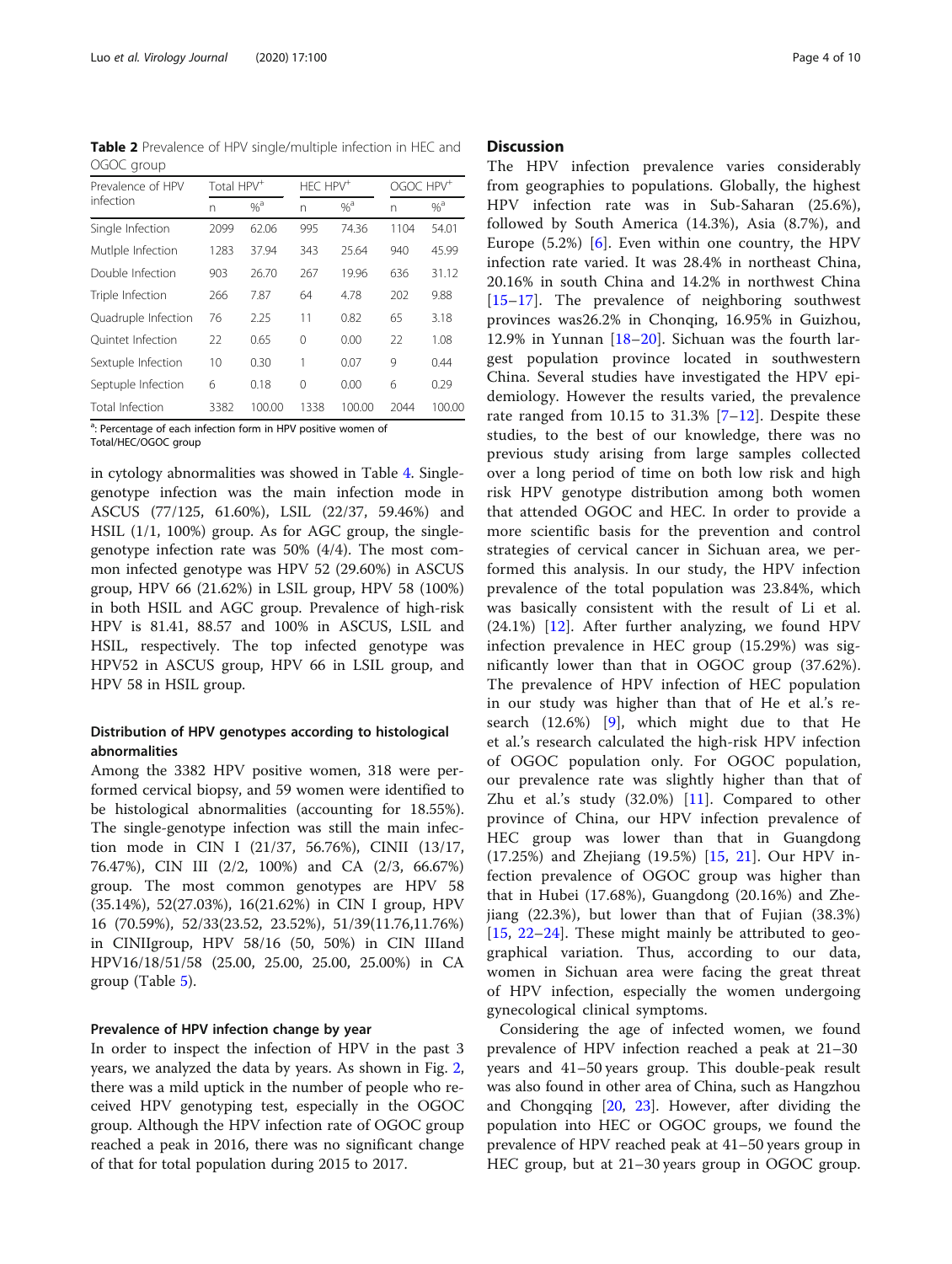| $p = 0.002^{b}$<br>$< 0.001$ $^{\rm b}$<br>$<0.001$ $^{\rm b}$<br>$< 0.001^{\rm b}$<br>0.044 <sup>b</sup><br>0.019 <sup>b</sup><br>0.218<br>0.088<br>0.055<br>0.398<br>0.645<br>0.609<br>0.348<br>0.874<br>0.063<br>0.105<br>0.532<br>0.944<br>0.884<br>0.454<br>0.101<br>14.03-17.18<br>10.25-13.03<br>14.74–17.94<br>19.37-22.90<br>8.22-10.76<br>7.58-10.03<br>$9.70 - 12.42$<br>8.54-11.12<br>$0.59 - 1.46$<br>$0.59 - 1.46$<br>$(1 (95%)$<br>$(n = 2063)$<br>$4.31 - 6.25$<br>$3.51 - 5.29$<br>$0.29 - 0.98$<br>$3.03 - 4.70$<br>$2.72 - 4.32$<br>$2.03 - 3.45$<br>$4.18 - 6.09$<br>$0.22 - 0.86$<br>$6.44 - 8.73$<br>$1.11 - 2.22$<br>4.58-6.57<br>$(n = 2063)$<br>16.34<br>21.14<br>11.06<br>11.64<br>15.61<br>5.58<br>$T\%$ <sup>e</sup><br>3.86<br>5.28<br>9.49<br>1.03<br>3.52<br>2.74<br>4.40<br>5.14<br>7.58<br>1.66<br>103<br>9.83<br>0.64<br>8.81<br>0.54<br>$M%^{d} (n = 637)$<br>6.85<br>6.85<br>3.28<br>2.10<br>5.14<br>0.78<br>5.58<br>9.05<br>5.48<br>4.26<br>0.49<br>2.84<br>0.68<br>225<br>6.80<br>2.79<br>2.98<br>0.44<br>6.02<br>0.93<br>147<br>$\frac{5\%^{c}}{(n=1426)}$<br>12.08<br>3.18<br>9.49<br>2.30<br>1.76<br>245<br>4.35<br>0.24<br>4.35<br>3.28<br>0.05<br>0.20<br>4.79<br>0.34<br>5.04<br>2.15<br>0.73<br>127<br>127<br>8.81<br>$\overline{1.61}$<br>$-0.07 - 0.22$<br>3.39-17.25<br>11.91-15.60<br>18.75-23.11<br>$12.54 - 16.3$<br>7.85-10.98<br>7.44-10.50<br>$-0.03 - 0.48$<br>$(1 (95%)(n = 1319)$<br>$2.14 - 3.99$<br>$0.61 - 1.78$<br>$0.45 - 1.50$<br>$3.91 - 6.26$<br>$.02 - 2.42$<br>$3.51 - 5.76$<br>$6.61 - 9.53$<br>$1.14 - 2.59$<br>$.02 - 2.42$<br>$64 - 3.30$<br>$2.98 - 5.09$<br>$.57 - 3.21$<br>$2.92 - 5.01$<br>1319)<br>13.75<br>14.42<br>15.32<br>20.93<br>$\overline{\overline{S}}$<br>$T\%$ <sup>e</sup><br>2.39<br>3.96<br>5.08<br>9.42<br>3.06<br>4.63<br>1.20<br>0.97<br>8.07<br>1.72<br>0.22<br>4.04<br>8.97<br>1.87<br>1.72<br>2.47<br>0.07<br>$M\%^{d}$ (n = 267)<br>1.79<br>3.36<br>6.80<br>4.26<br>5.23<br>0.45<br>3.44<br>0.52<br>0.90<br>0.67<br>0.00<br>1.05<br>3.44<br>142<br>142<br>0.07<br>$\overline{127}$<br>0.97<br>232<br>127<br>5.01 | Total HPV+                                                                                                                                                   |  | HEC HPV+ |  | OGOC HPV+ |  | $\varphi^{\mathrm{e}}$ |
|-------------------------------------------------------------------------------------------------------------------------------------------------------------------------------------------------------------------------------------------------------------------------------------------------------------------------------------------------------------------------------------------------------------------------------------------------------------------------------------------------------------------------------------------------------------------------------------------------------------------------------------------------------------------------------------------------------------------------------------------------------------------------------------------------------------------------------------------------------------------------------------------------------------------------------------------------------------------------------------------------------------------------------------------------------------------------------------------------------------------------------------------------------------------------------------------------------------------------------------------------------------------------------------------------------------------------------------------------------------------------------------------------------------------------------------------------------------------------------------------------------------------------------------------------------------------------------------------------------------------------------------------------------------------------------------------------------------------------------------------------------------------------------------------------------------------------------------------------------------------------------------------------------------------------------------------------------------------------------------------------------------------------------------------------------------------------------------------------------------------|--------------------------------------------------------------------------------------------------------------------------------------------------------------|--|----------|--|-----------|--|------------------------|
|                                                                                                                                                                                                                                                                                                                                                                                                                                                                                                                                                                                                                                                                                                                                                                                                                                                                                                                                                                                                                                                                                                                                                                                                                                                                                                                                                                                                                                                                                                                                                                                                                                                                                                                                                                                                                                                                                                                                                                                                                                                                                                                   | $(n = 1052)$<br><b>S%<sup>c</sup></b><br>$= 3382$<br>(95%)<br>U S<br>3382)<br>$(n = 1)$<br>$T\%^e$<br>$= 904$<br>$\overline{\mathcal{C}}$<br>M% <sup>d</sup> |  |          |  |           |  |                        |
|                                                                                                                                                                                                                                                                                                                                                                                                                                                                                                                                                                                                                                                                                                                                                                                                                                                                                                                                                                                                                                                                                                                                                                                                                                                                                                                                                                                                                                                                                                                                                                                                                                                                                                                                                                                                                                                                                                                                                                                                                                                                                                                   |                                                                                                                                                              |  |          |  |           |  |                        |
|                                                                                                                                                                                                                                                                                                                                                                                                                                                                                                                                                                                                                                                                                                                                                                                                                                                                                                                                                                                                                                                                                                                                                                                                                                                                                                                                                                                                                                                                                                                                                                                                                                                                                                                                                                                                                                                                                                                                                                                                                                                                                                                   | 5.98<br>4.76<br>$12.45 - 1$<br>13.60<br>5.50                                                                                                                 |  |          |  |           |  |                        |
|                                                                                                                                                                                                                                                                                                                                                                                                                                                                                                                                                                                                                                                                                                                                                                                                                                                                                                                                                                                                                                                                                                                                                                                                                                                                                                                                                                                                                                                                                                                                                                                                                                                                                                                                                                                                                                                                                                                                                                                                                                                                                                                   | 2.24<br>$\overline{C}$<br>$4.24 - 5.7$<br>4.97<br>2.69                                                                                                       |  |          |  |           |  |                        |
|                                                                                                                                                                                                                                                                                                                                                                                                                                                                                                                                                                                                                                                                                                                                                                                                                                                                                                                                                                                                                                                                                                                                                                                                                                                                                                                                                                                                                                                                                                                                                                                                                                                                                                                                                                                                                                                                                                                                                                                                                                                                                                                   | 1.79<br>$\overline{\phantom{a}}$<br>$2.92 - 4.1$<br>3.55<br>ΕĪ                                                                                               |  |          |  |           |  |                        |
|                                                                                                                                                                                                                                                                                                                                                                                                                                                                                                                                                                                                                                                                                                                                                                                                                                                                                                                                                                                                                                                                                                                                                                                                                                                                                                                                                                                                                                                                                                                                                                                                                                                                                                                                                                                                                                                                                                                                                                                                                                                                                                                   | 3.21<br>4.29-5.76<br>5.03<br>2.28                                                                                                                            |  |          |  |           |  |                        |
|                                                                                                                                                                                                                                                                                                                                                                                                                                                                                                                                                                                                                                                                                                                                                                                                                                                                                                                                                                                                                                                                                                                                                                                                                                                                                                                                                                                                                                                                                                                                                                                                                                                                                                                                                                                                                                                                                                                                                                                                                                                                                                                   | 0.75<br>$0.74 - 1.44$<br>1.09<br>0.59                                                                                                                        |  |          |  |           |  |                        |
|                                                                                                                                                                                                                                                                                                                                                                                                                                                                                                                                                                                                                                                                                                                                                                                                                                                                                                                                                                                                                                                                                                                                                                                                                                                                                                                                                                                                                                                                                                                                                                                                                                                                                                                                                                                                                                                                                                                                                                                                                                                                                                                   | 5.53<br>$8.31 - 10.26$<br>9.28<br>4.46                                                                                                                       |  |          |  |           |  |                        |
|                                                                                                                                                                                                                                                                                                                                                                                                                                                                                                                                                                                                                                                                                                                                                                                                                                                                                                                                                                                                                                                                                                                                                                                                                                                                                                                                                                                                                                                                                                                                                                                                                                                                                                                                                                                                                                                                                                                                                                                                                                                                                                                   | 0.45<br>$0.67 - 1.34$<br>1.01<br>0.68                                                                                                                        |  |          |  |           |  |                        |
|                                                                                                                                                                                                                                                                                                                                                                                                                                                                                                                                                                                                                                                                                                                                                                                                                                                                                                                                                                                                                                                                                                                                                                                                                                                                                                                                                                                                                                                                                                                                                                                                                                                                                                                                                                                                                                                                                                                                                                                                                                                                                                                   | 4.71<br>$\overline{Q}$<br>7.57-9.4<br>8.52<br>4.70                                                                                                           |  |          |  |           |  |                        |
|                                                                                                                                                                                                                                                                                                                                                                                                                                                                                                                                                                                                                                                                                                                                                                                                                                                                                                                                                                                                                                                                                                                                                                                                                                                                                                                                                                                                                                                                                                                                                                                                                                                                                                                                                                                                                                                                                                                                                                                                                                                                                                                   | 14.13<br>19.68-22.43<br>21.05<br>8.16                                                                                                                        |  |          |  |           |  |                        |
|                                                                                                                                                                                                                                                                                                                                                                                                                                                                                                                                                                                                                                                                                                                                                                                                                                                                                                                                                                                                                                                                                                                                                                                                                                                                                                                                                                                                                                                                                                                                                                                                                                                                                                                                                                                                                                                                                                                                                                                                                                                                                                                   | 9.49<br>3.22<br>$11.02 - 1$<br>12.12<br>5.32                                                                                                                 |  |          |  |           |  |                        |
|                                                                                                                                                                                                                                                                                                                                                                                                                                                                                                                                                                                                                                                                                                                                                                                                                                                                                                                                                                                                                                                                                                                                                                                                                                                                                                                                                                                                                                                                                                                                                                                                                                                                                                                                                                                                                                                                                                                                                                                                                                                                                                                   | $\frac{12}{1}$<br>2.49-3.66<br>3.08<br>1.86                                                                                                                  |  |          |  |           |  |                        |
|                                                                                                                                                                                                                                                                                                                                                                                                                                                                                                                                                                                                                                                                                                                                                                                                                                                                                                                                                                                                                                                                                                                                                                                                                                                                                                                                                                                                                                                                                                                                                                                                                                                                                                                                                                                                                                                                                                                                                                                                                                                                                                                   | 9.42<br>6.35<br>$13.93 - 1$<br>15.14<br>6.09                                                                                                                 |  |          |  |           |  |                        |
|                                                                                                                                                                                                                                                                                                                                                                                                                                                                                                                                                                                                                                                                                                                                                                                                                                                                                                                                                                                                                                                                                                                                                                                                                                                                                                                                                                                                                                                                                                                                                                                                                                                                                                                                                                                                                                                                                                                                                                                                                                                                                                                   | 0.90<br>$1.88 - 2.91$<br>3.55-4.91<br>2.40<br>$\overline{27}$                                                                                                |  |          |  |           |  |                        |
|                                                                                                                                                                                                                                                                                                                                                                                                                                                                                                                                                                                                                                                                                                                                                                                                                                                                                                                                                                                                                                                                                                                                                                                                                                                                                                                                                                                                                                                                                                                                                                                                                                                                                                                                                                                                                                                                                                                                                                                                                                                                                                                   | 2.54<br>4.23<br>2.25                                                                                                                                         |  |          |  |           |  |                        |
|                                                                                                                                                                                                                                                                                                                                                                                                                                                                                                                                                                                                                                                                                                                                                                                                                                                                                                                                                                                                                                                                                                                                                                                                                                                                                                                                                                                                                                                                                                                                                                                                                                                                                                                                                                                                                                                                                                                                                                                                                                                                                                                   | 2.77<br>$4.37 - 5.86$<br>5.12<br>2.72                                                                                                                        |  |          |  |           |  |                        |
|                                                                                                                                                                                                                                                                                                                                                                                                                                                                                                                                                                                                                                                                                                                                                                                                                                                                                                                                                                                                                                                                                                                                                                                                                                                                                                                                                                                                                                                                                                                                                                                                                                                                                                                                                                                                                                                                                                                                                                                                                                                                                                                   | 0.82<br>$\dot{\circ}$<br>$5.79 - 7.4$<br>6.62<br>3.64                                                                                                        |  |          |  |           |  |                        |
|                                                                                                                                                                                                                                                                                                                                                                                                                                                                                                                                                                                                                                                                                                                                                                                                                                                                                                                                                                                                                                                                                                                                                                                                                                                                                                                                                                                                                                                                                                                                                                                                                                                                                                                                                                                                                                                                                                                                                                                                                                                                                                                   | 105<br>$4.51 - 6.02$<br>5.26<br>2.87                                                                                                                         |  |          |  |           |  |                        |
|                                                                                                                                                                                                                                                                                                                                                                                                                                                                                                                                                                                                                                                                                                                                                                                                                                                                                                                                                                                                                                                                                                                                                                                                                                                                                                                                                                                                                                                                                                                                                                                                                                                                                                                                                                                                                                                                                                                                                                                                                                                                                                                   | 0.07<br>$0.15 - 0.56$<br>0.35<br>0.30                                                                                                                        |  |          |  |           |  |                        |
|                                                                                                                                                                                                                                                                                                                                                                                                                                                                                                                                                                                                                                                                                                                                                                                                                                                                                                                                                                                                                                                                                                                                                                                                                                                                                                                                                                                                                                                                                                                                                                                                                                                                                                                                                                                                                                                                                                                                                                                                                                                                                                                   | 0.15<br>$0.24 - 0.70$<br>0.47<br>0.30                                                                                                                        |  |          |  |           |  |                        |
|                                                                                                                                                                                                                                                                                                                                                                                                                                                                                                                                                                                                                                                                                                                                                                                                                                                                                                                                                                                                                                                                                                                                                                                                                                                                                                                                                                                                                                                                                                                                                                                                                                                                                                                                                                                                                                                                                                                                                                                                                                                                                                                   | 1.42<br>rÙ<br>$1.51 - 2.4$<br>1.98<br>0.98                                                                                                                   |  |          |  |           |  |                        |
|                                                                                                                                                                                                                                                                                                                                                                                                                                                                                                                                                                                                                                                                                                                                                                                                                                                                                                                                                                                                                                                                                                                                                                                                                                                                                                                                                                                                                                                                                                                                                                                                                                                                                                                                                                                                                                                                                                                                                                                                                                                                                                                   | 10.09<br>4.24<br>$11.96 - 1$<br>13.10<br>6.21                                                                                                                |  |          |  |           |  |                        |

<span id="page-4-0"></span>A possible explanation was young women were more sexually active. For example, they might different sex partners. Besides, their immune systems were not sensitive to HPV infection, which resulted in up. The high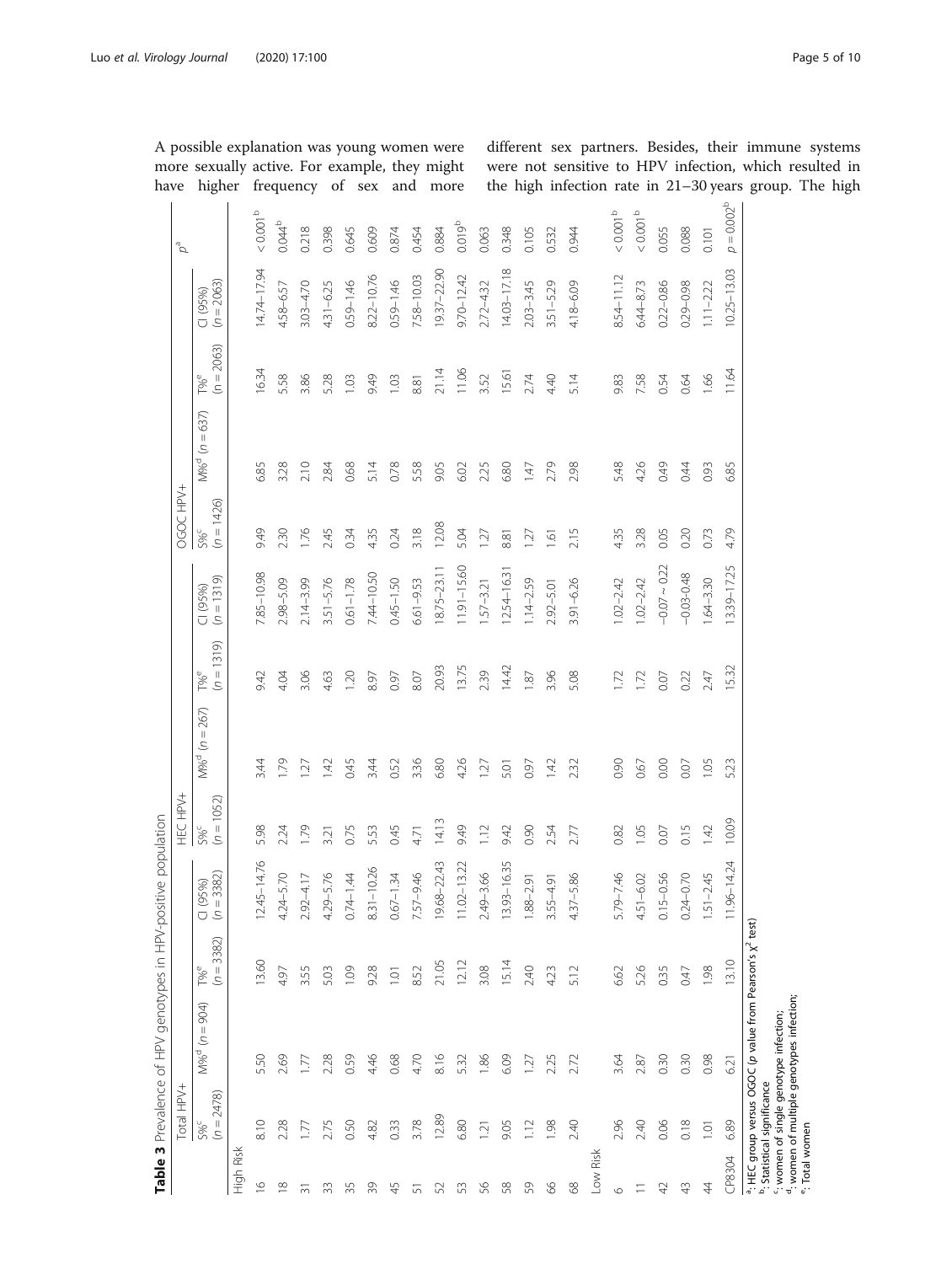<span id="page-5-0"></span>

infection rate of 41–50 years group might due to reduced immune functions [[23,](#page-9-0) [25](#page-9-0), [26](#page-9-0)]. According to our data, women of 21–30 or 41–50 years old should pay more attention to HPV infection.

In our study, among the HPV positive population, we demonstrated that single genotype infection was the most, which were basically consistent with data of Tao et al. [\[27](#page-9-0)].

According to HPV prevalence survey, the most prevalent genotype worldwide was HPV 16 (2.41%), followed by HPV 58 (1.25%) and 31(1.07%) [\[6\]](#page-8-0). However several studies have demonstrated that HPV16, 52, 58 were the major infection genotypes in China [[15,](#page-9-0) [22](#page-9-0)–[24](#page-9-0)]. In our study, the top three prevalent HPV genotypes were HPV 52 (5.02%), 58 (3.61%), and 16 (3.24%) in the total screening population. Among the HPV positive women, HPV 52 was the most prevalent genotype in Sichuan area, which was consist with the data of Li et al. [\[12](#page-9-0)]. And this pattern was also showed in Yunnan and Guizhou Province. However, in a previous study by Sichuan, HPV 16 was identified to be the top prevalent genotype (19.4%) [[27\]](#page-9-0). This might due to the bias of sample size and different survey period. Even though there were some discrepant results, the most prevalent genotype in Sichuan area were HPV 58, 16, 52. Among the low-risk HPV genotypes, HPV CP8304 was the most prevalent genotype in both HEC and OGOC group, which was consistent with Le et al.'s research [[15](#page-9-0)]. In OGOC group, HPV 16, 18, 6, 11 genotype prevalence were significantly higher than in HEC group, while HPV 53 and CP8304 genotype prevalence were significantly lower than in HEC group. A possible explanation for the different prevalence of HPV 6 and HPV 11 in HEC and OGOC group might be that the infection of these genotypes were more likely to cause genital warts and made

patients went to hospital for treatment. However, the reasons for these differences HPV prevalence between OGOG and HEC group remain unknown and should be investigated. In general, this information was meaningful for generating strategies for both cervical cancer screening and vaccine exploitation.

Persistent infection of high-risk HPV was a strong carcinogenic factor to induce cervical cancer. In present study, the prevalence of high-risk HPV was 81.41, 88.57, and 100% in ASCUS, LSIL and HSIL, respectively. The top genotypes were HPV52 in ASCUS, HPV 66 in LSIL, and HPV 58 in HSIL. HPV 52, 58, 16 accounted for 41.84% of cytology abnormalities. These results were consistent with the data of He et al., except for the HPV 66, 39 in LSIL, which may due to the bias of sample size [\[9](#page-9-0)].

Among histological abnormalities, the prevalence of high-risk HPV were 89.83, 96.30, 100, and 100% in CIN I, CINII, CIN III and CA. The top three genotypes were HPV 58 (21.62%), 52(27.03%), and 16(21.62%) in CIN I group, HPV 16 (70.59%), 52/33(23.52,23.52%), 51/ 39(11.76,11.76%) in CINIIgroup, HPV 58/16 (50,50%) in CIN III and HPV16/18/51/58 (25.00,25.00,25.00,25.00%) in CA group. HPV 52, 58, 16 accounted for 56.52% of histological abnormalities, which was consistent with several studies that investigated the relationship between HPV genotype and histological abnormalities in Sichuan area. These studies demonstrated that HPV 16, 58, 52 infection accounted for a large percentage of histological abnormalities [\[10,](#page-9-0) [11,](#page-9-0) [27](#page-9-0)–[29\]](#page-9-0).

HPV vaccine was introduced to China in 2017. The bivalent vaccine (Cervarix, targeted at HPV16/18) was available since August 2017, and the quadrivalent vaccine (Gardasil, targeted at HPV6/11/16/18) was available since December 2017 in Sichuan province [\[12](#page-9-0)]. Thus,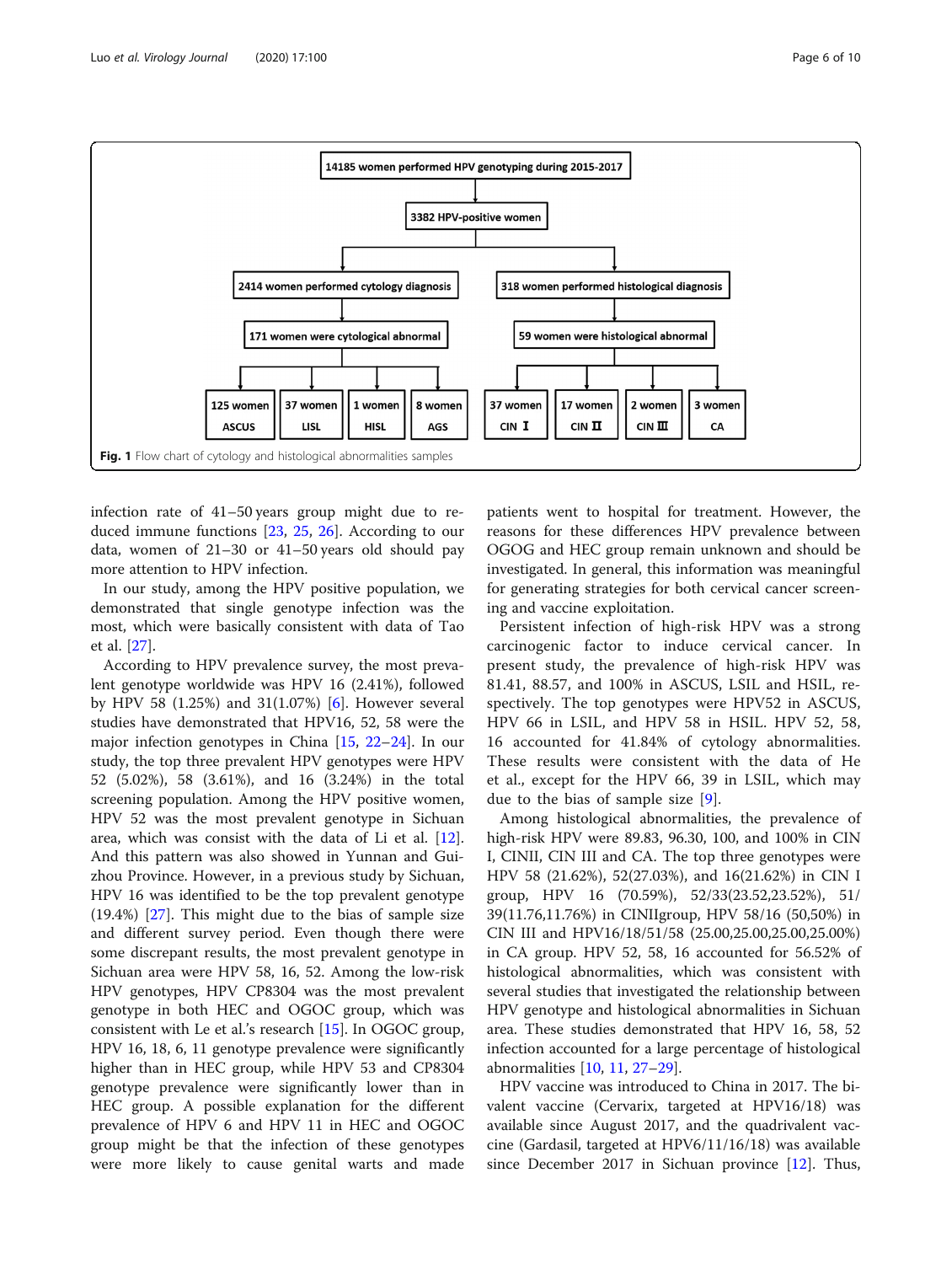<span id="page-6-0"></span>

|                    | <b>ASCUS</b>                                                                                    |                       |                                                | $\overline{5}$ ll |                       |                       | HSIL             |                                           |                                                                          | AGC              |                                          |                  |
|--------------------|-------------------------------------------------------------------------------------------------|-----------------------|------------------------------------------------|-------------------|-----------------------|-----------------------|------------------|-------------------------------------------|--------------------------------------------------------------------------|------------------|------------------------------------------|------------------|
|                    | $5%^{a} (n = 77)$                                                                               | $=48$<br>$M%^{b}$ (n: | $= 125$<br>$\mathcal{S}$<br>$T\%$ <sup>C</sup> | $5%^{a} (n = 22)$ | $= 15$<br>$M\%^b$ (n: | $(n = 37)$<br>$T\%^C$ | $5%^{a} (n = 1)$ | $=$ 0<br>$\mathcal{Z}$<br>M% <sup>b</sup> | $\widehat{\overline{\phantom{m}}}\hspace{0.1cm}$<br>$\bar{z}$<br>$T\%^C$ | $5%^{a} (n = 4)$ | ډ<br>$\mathop{\rm II}$<br>$M\%^{b}$ (n = | ∞<br>T% $c (n =$ |
| Risk<br>High       | 81.41%                                                                                          |                       |                                                | 88.57%            |                       |                       | 100%             |                                           |                                                                          | 100%             |                                          |                  |
| $\frac{\infty}{2}$ | 12.80                                                                                           | 9.60                  | 22.40                                          | $\overline{8}$ .  | 10.81                 | 18.92                 | 0.00             | 0.00                                      | 0.00                                                                     | 12.50            | 0.00                                     | 12.50            |
| $\frac{8}{10}$     | 0.00                                                                                            | 2.40                  | 2.40                                           | 5.41              | 8.11                  | 13.51                 | 0.00             | 0.00                                      | 0.00                                                                     | 0.00             | 12.50                                    | 12.50            |
| ᆕ                  | 1.60                                                                                            | 0.00                  | 1.60                                           | 2.70              | 5.41                  | 8.11                  | 0.00             | 0.00                                      | 0.00                                                                     | $0.00\,$         | 0.00                                     | $0.00\,$         |
| 33                 | 4.00                                                                                            | 5.60                  | 9.60                                           | 2.70              | 5.41                  | $\overline{8.11}$     | 0.00             | 0.00                                      | 0.00                                                                     | 12.50            | 12.50                                    | 25.00            |
| 35                 | 0.80                                                                                            | 0.00                  | 0.80                                           | 0.00              | 5.41                  | 5.41                  | 0.00             | 0.00                                      | 0.00                                                                     | 0.00             | 0.00                                     | $0.00\,$         |
| 39                 | 2.40                                                                                            | 4.80                  | 7.20                                           | 2.70              | 16.22                 | 18.92                 | 0.00             | 0.00                                      | 0.00                                                                     | 0.00             | 12.50                                    | 12.50            |
| 45                 | 0.00                                                                                            | 0.80                  | 0.80                                           | 0.00              | 0.00                  | $0.00\,$              | 0.00             | 0.00                                      | 0.00                                                                     | $0.00$           | $0.00\,$                                 | $0.00\,$         |
| 5                  | 0.80                                                                                            | 6.40                  | 7.20                                           | 2.70              | 0.00                  | 2.70                  | 0.00             | 0.00                                      | 0.00                                                                     | 0.00             | 37.50                                    | 37.50            |
| 52                 | 14.40                                                                                           | 15.20                 | 29.60                                          | 2.70              | 13.51                 | 16.22                 | 0.00             | 0.00                                      | 0.00                                                                     | 0.00             | $0.00$                                   | $_{0.00}$        |
| SS                 | 1.60                                                                                            | 6.40                  | 8.00                                           | 5.41              | 8.11                  | 13.51                 | $0.00\,$         | 0.00                                      | 0.00                                                                     | 0.00             | $_{0.00}$                                | $_{0.00}$        |
| 56                 | 2.40                                                                                            | 4.80                  | 7.20                                           | 2.70              | 8.11                  | 10.81                 | 0.00             | 0.00                                      | $0.00\,$                                                                 | $0.00\,$         | $0.00\,$                                 | 0.00             |
| 58                 | 8.80                                                                                            | 12.80                 | 21.60                                          | $\overline{8}$ .  | 10.81                 | 18.92                 | 100.00           | 0.00                                      | 100.00                                                                   | 25.00            | 25.00                                    | 50.00            |
| S9                 | 0.80                                                                                            | 0.80                  | 1.60                                           | 0.00              | 2.70                  | 2.70                  | $0.00\,$         | 0.00                                      | 0.00                                                                     | 0.00             | 0.00                                     | $0.00\,$         |
| 8                  | 0.00                                                                                            | 6.40                  | 6.40                                           | 13.51             | $\overline{8}$ .      | 21.62                 | 0.00             | 0.00                                      | $0.00\,$                                                                 | $0.00\,$         | 0.00                                     | 0.00             |
| 88                 | 1.60                                                                                            | 1.60                  | 3.20                                           | 0.00              | 5.41                  | 5.41                  | $0.00\,$         | 0.00                                      | 0.00                                                                     | 0.00             | 0.00                                     | 0.00             |
| Low Risk           | 18.59%                                                                                          |                       |                                                | 11.43%            |                       |                       | 0.00%            |                                           |                                                                          | 0.00%            |                                          |                  |
| $\circ$            | 2.40                                                                                            | 3.20                  | 5.60                                           | 0.00              | 2.70                  | 2.70                  | 0.00             | 0.00                                      | 0.00                                                                     | $0.00\,$         | 0.00                                     | 0.00             |
| Ξ                  | 2.40                                                                                            | 2.40                  | 4.80                                           | 2.70              | 2.70                  | 5.41                  | $0.00\,$         | 0.00                                      | 0.00                                                                     | $0.00\,$         | 0.00                                     | 0.00             |
| $\varphi$          | 0.00                                                                                            | 0.00                  | 0.00                                           | 0.00              | 2.70                  | 2.70                  | 0.00             | 0.00                                      | 0.00                                                                     | 0.00             | 0.00                                     | 0.00             |
| $\frac{1}{4}$      | 0.00                                                                                            | 1.60                  | 1.60                                           | 0.00              | 0.00                  | 0.00                  | 0.00             | 0.00                                      | 0.00                                                                     | 0.00             | 0.00                                     | 0.00             |
| $\ddot{4}$         | 0.80                                                                                            | 2.40                  | 3.20                                           | 0.00              | 0.00                  | 0.00                  | 0.00             | $\rm{0.00}$                               | 0.00                                                                     | 0.00             | 0.00                                     | 0.00             |
| CP8304             | 4.00                                                                                            | 10.40                 | 14.40                                          | 0.00              | $13.5^{\circ}$        | $13.5^{\circ}$        | 0.00             | 0.00                                      | 0.00                                                                     | 0.00             | 0.00                                     | 0.00             |
| ": Total women     | <sup>b</sup> : women of multiple genotypes infection;<br>a: women of single genotype infection; |                       |                                                |                   |                       |                       |                  |                                           |                                                                          |                  |                                          |                  |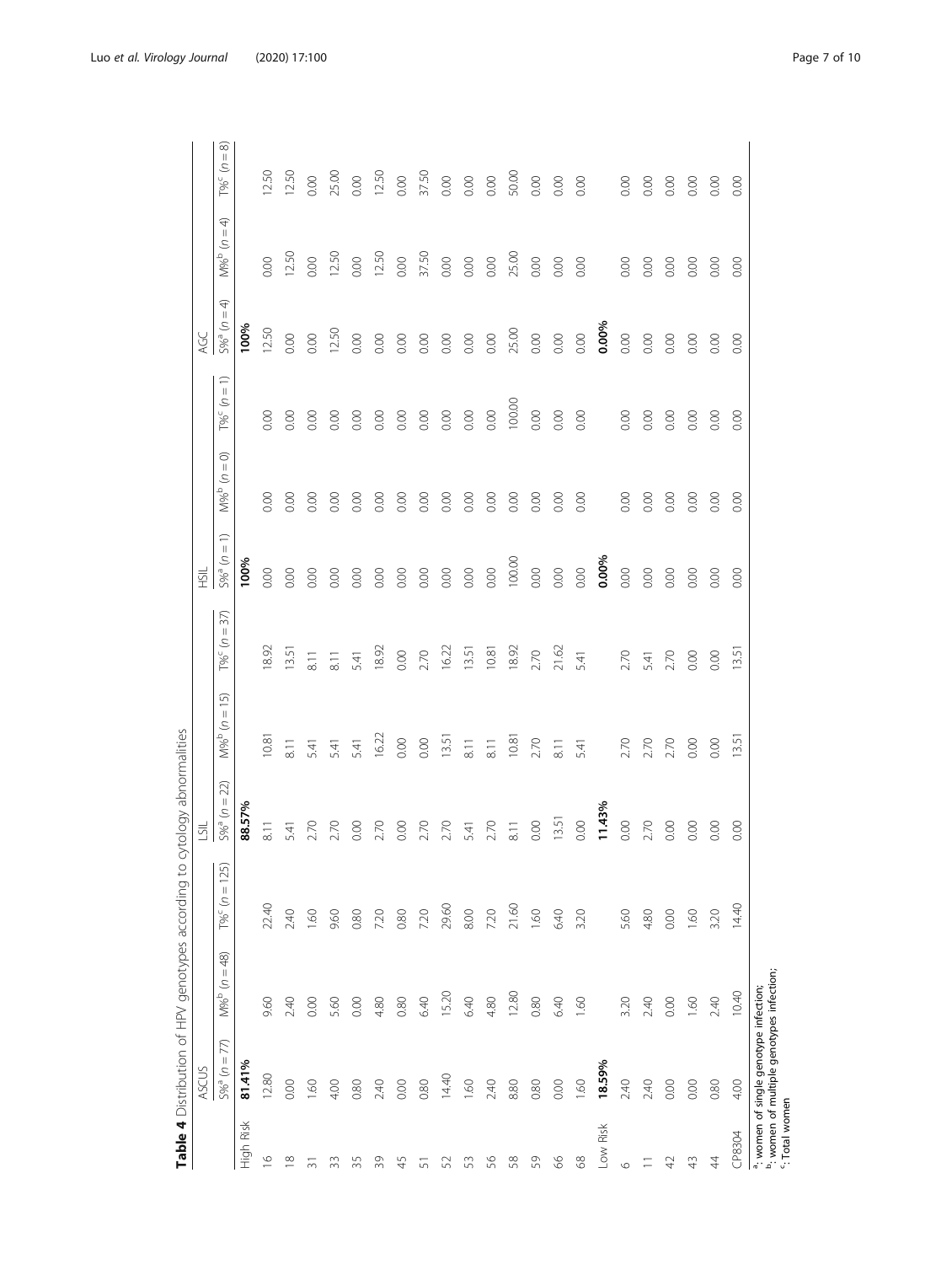|           | $CIN$                                   |                                  |                                  | $CIN$ $II$                       |                                 |                                  | CIN III                         |                               |                                 | CA                              |                                 |                                 |
|-----------|-----------------------------------------|----------------------------------|----------------------------------|----------------------------------|---------------------------------|----------------------------------|---------------------------------|-------------------------------|---------------------------------|---------------------------------|---------------------------------|---------------------------------|
|           | $\overline{\text{S}\%}^a$<br>$(n = 21)$ | $M\%$ <sub>b</sub><br>$(n = 16)$ | $T\%$ <sup>c</sup><br>$(n = 37)$ | $S\%$ <sup>a</sup><br>$(n = 13)$ | $M\%$ <sub>b</sub><br>$(n = 4)$ | $T\%$ <sup>c</sup><br>$(n = 17)$ | $5\%$ <sup>a</sup><br>$(n = 2)$ | $M\%$ <sub>b</sub><br>$(n=0)$ | $T\%$ <sup>c</sup><br>$(n = 2)$ | $5\%$ <sup>a</sup><br>$(n = 2)$ | $M\%$ <sub>b</sub><br>$(n = 1)$ | $T\%$ <sup>c</sup><br>$(n = 3)$ |
| High Risk | 89.83%                                  |                                  |                                  | 96.30%                           |                                 |                                  | 100%                            |                               |                                 | 100%                            |                                 |                                 |
| 16        | 10.81                                   | 10.81                            | 21.62                            | 52.94                            | 17.65                           | 70.59                            | 50.00                           | 0.00                          | 50.00                           | 25.00                           | 0.00                            | 25.00                           |
| 18        | 0.00                                    | 5.41                             | 5.41                             | 5.88                             | 0.00                            | 5.88                             | 0.00                            | 0.00                          | 0.00                            | 0.00                            | 25.00                           | 25.00                           |
| 31        | 0.00                                    | 2.70                             | 2.70                             | 0.00                             | 0.00                            | 0.00                             | 0.00                            | 0.00                          | 0.00                            | 0.00                            | 0.00                            | 0.00                            |
| 33        | 5.41                                    | 0.00                             | 5.41                             | 11.76                            | 11.76                           | 23.53                            | 0.00                            | 0.00                          | 0.00                            | 0.00                            | 0.00                            | 0.00                            |
| 35        | 0.00                                    | 2.70                             | 2.70                             | 0.00                             | 0.00                            | 0.00                             | 0.00                            | 0.00                          | 0.00                            | 0.00                            | 0.00                            | 0.00                            |
| 39        | 2.70                                    | 8.11                             | 10.81                            | 0.00                             | 11.76                           | 11.76                            | 0.00                            | 0.00                          | 0.00                            | 0.00                            | 0.00                            | 0.00                            |
| 45        | 0.00                                    | 0.00                             | 0.00                             | 0.00                             | 0.00                            | 0.00                             | 0.00                            | 0.00                          | 0.00                            | 0.00                            | 0.00                            | 0.00                            |
| 51        | 2.70                                    | 2.70                             | 5.41                             | 0.00                             | 11.76                           | 11.76                            | 0.00                            | 0.00                          | 0.00                            | 0.00                            | 25.00                           | 25.00                           |
| 52        | 13.51                                   | 13.51                            | 27.03                            | 5.88                             | 17.65                           | 23.53                            | 0.00                            | 0.00                          | 0.00                            | 0.00                            | 0.00                            | 0.00                            |
| 53        | 0.00                                    | 8.11                             | 8.11                             | 0.00                             | 0.00                            | 0.00                             | 0.00                            | 0.00                          | 0.00                            | 0.00                            | 0.00                            | 0.00                            |
| 56        | 2.70                                    | 8.11                             | 10.81                            | 0.00                             | 0.00                            | 0.00                             | 0.00                            | 0.00                          | 0.00                            | 0.00                            | 0.00                            | 0.00                            |
| 58        | 18.92                                   | 16.22                            | 35.14                            | 0.00                             | 5.88                            | 5.88                             | 50.00                           | 0.00                          | 50.00                           | 25.00                           | 0.00                            | 25.00                           |
| 59        | 0.00                                    | 2.70                             | 2.70                             | 0.00                             | 0.00                            | 0.00                             | 0.00                            | 0.00                          | 0.00                            | 0.00                            | 0.00                            | 0.00                            |
| 66        | 0.00                                    | 2.70                             | 2.70                             | 0.00                             | 0.00                            | 0.00                             | 0.00                            | 0.00                          | 0.00                            | 0.00                            | 0.00                            | 0.00                            |
| 68        | 0.00                                    | 2.70                             | 2.70                             | 0.00                             | 0.00                            | 0.00                             | 0.00                            | 0.00                          | 0.00                            | 0.00                            | 0.00                            | 0.00                            |
| Low Risk  | 10.17%                                  |                                  |                                  | 3.70%                            |                                 |                                  | 0.00%                           |                               | 0.00%                           |                                 |                                 |                                 |
| 6         | 0.00                                    | 0.00                             | 0.00                             | 0.00                             | 5.88                            | 5.88                             | 0.00                            | 0.00                          | 0.00                            | 0.00                            | 0.00                            | 0.00                            |
| 11        | 0.00                                    | 2.70                             | 2.70                             | 0.00                             | 0.00                            | 0.00                             | 0.00                            | 0.00                          | 0.00                            | 0.00                            | 0.00                            | 0.00                            |
| 42        | 0.00                                    | 0.00                             | 0.00                             | 0.00                             | 0.00                            | 0.00                             | 0.00                            | 0.00                          | 0.00                            | 0.00                            | 0.00                            | 0.00                            |
| 43        | 0.00                                    | 2.70                             | 2.70                             | 0.00                             | 0.00                            | 0.00                             | 0.00                            | 0.00                          | 0.00                            | 0.00                            | 0.00                            | 0.00                            |
| 44        | 0.00                                    | 2.70                             | 2.70                             | 0.00                             | 0.00                            | 0.00                             | 0.00                            | 0.00                          | 0.00                            | 0.00                            | 0.00                            | 0.00                            |
| CP8304    | 0.00                                    | 8.11                             | 8.11                             | 0.00                             | 0.00                            | 0.00                             | 0.00                            | 0.00                          | 0.00                            | 0.00                            | 0.00                            | 0.00                            |

<span id="page-7-0"></span>**Table 5** Distribution of HPV genotypes according to histological abnormalities

<sup>a</sup>: women of single genotype infection;<br><sup>b</sup>: women of multiple genotypes infection;

<sup>c</sup>: Total women

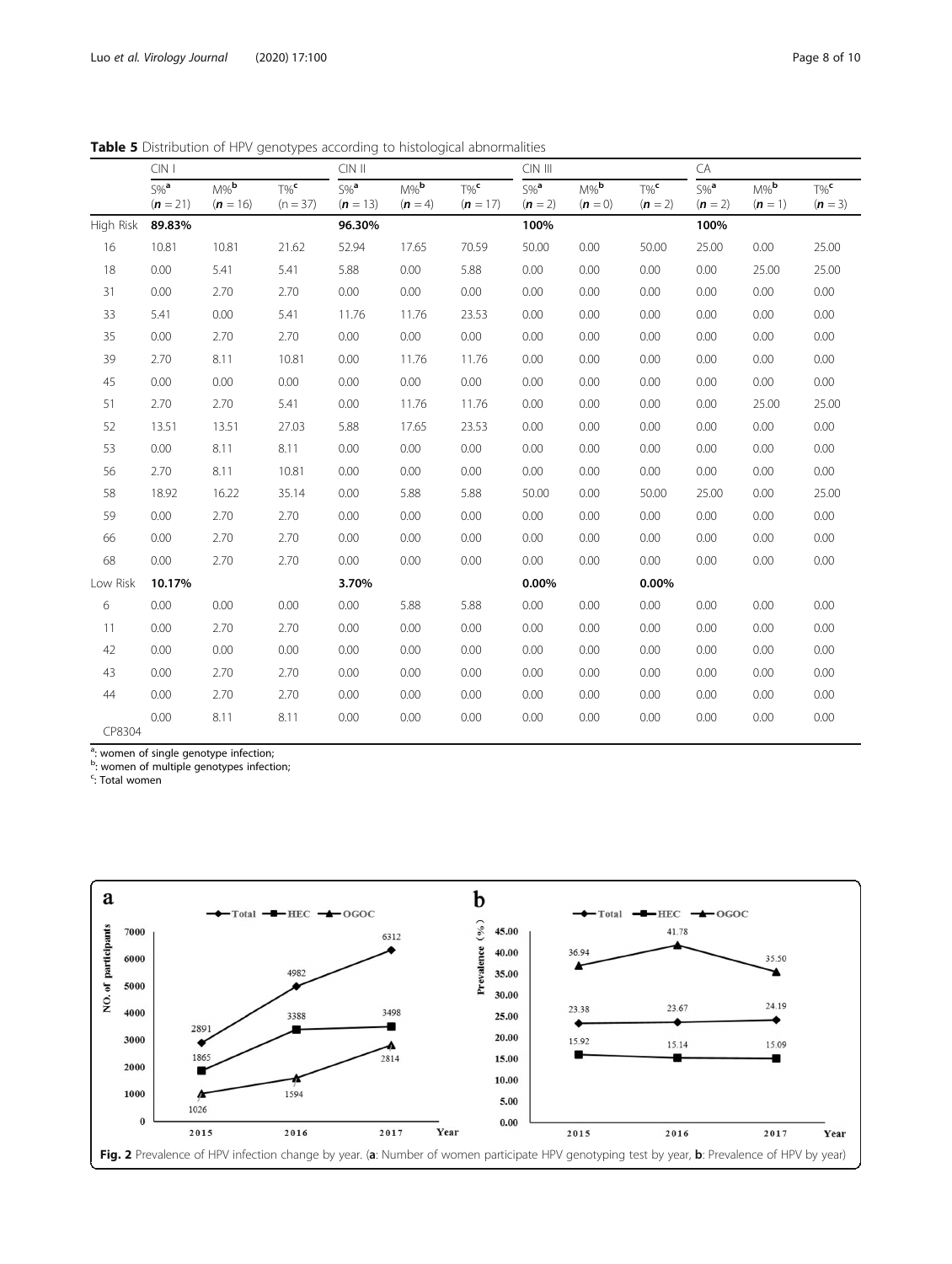<span id="page-8-0"></span>our study was a survey before the mass use of HPV vaccine in Sichuan area. According to our study, these two kinds of vaccine cannot provide enough protection because of the high prevalent of HPV 52, 58 genotypes. Therefore, the nine-valent vaccine (Gardasil, targeted at HPV6/11/16/18/31/33/45/52/58) was more suitable for women of Sichuan province, which should be introduced as soon as possible. In addition, according to He et al.'s study, at least half women in western China were willing to take the HPV vaccine, because it would be beneficial to the prevention and treatment of HPV infection [\[30\]](#page-9-0).

There were several limitations in this study. One was the absence of data from other areas in Sichuan province, which meant these results might not represent all women in Sichuan. Second, detailed information of population (e.g. number of sexual partners, smoking habits, etc.) was not available for us to evaluate the effect of these characteristics on the prevalence of HPV infection. Third, we have not performed the analysis on the genotypes distribution of per age group, which limited the understanding on the prevalence of HPV at every age stage. Last, the case of cervical cytology or histology abnormalities was limited. Therefore, larger and prospective studies about the mechanism are needed to validate our findings.

## Conclusions

Women in Sichuan area are facing great threat of HPV infection, especially the women undergoing gynecological clinical symptoms. Women with ages of  $21 \sim 30$  or  $41 \sim 50$  years old should pay more attention to HPV infection. The most prevalent genotypes in HEC group are HPV 52/CP8303/58, while in OGOC group are HPV 52/58/16. HPV 52/16/58 accounte for the majority of cytology and histological abnormalities. These data could provide a scientific basis for the prevention and control strategies of cervical cancer in Sichuan area.

## Supplementary information

Supplementary information accompanies this paper at [https://doi.org/10.](https://doi.org/10.1186/s12985-020-01366-2) [1186/s12985-020-01366-2](https://doi.org/10.1186/s12985-020-01366-2).

Additional file 1: Supplementary Figure 1. Prevalence of HPV grouped by age in study population.

#### Abbreviations

AGC: Atypical gland cells; ASCUS: Atypical squamous cells of undetermined significance; CI: Confidence intervals; CIN: Cervical intraepithelial neoplasia; DNA: DeoxyriboNucleic Acid; HEC: Health Examination Center; HPV: Human papillomavirus; HR-HPV: High-risk HPV; HSIL: High-grade squamous intra epithelial lesion; ICC: Invasive cervical cancer; LR-HPV: Low-risk HPV; LSIL: Low-grade squamous intraepithelial lesion; NILM: Negative of intraepithelial lesion or malignancy; OGOC: Obstetrics and gynecology outpatient clinics; PCR: Polymerase chain reaction; TCT: Thinprep cytologic test

#### Acknowledgements

We thank Xiangqin Liu, Juan Long, Guo Huang, Xuexi Zeng for the HPV genotyping assistance. We thank pathology department of Sichuan Provincial People's Hospital for their kind assistance in collecting data.

#### Authors' contributions

QL and JZ obtained funding and drafted the manuscript. JZ and JW designed the study and conducted the survey. JW, NJ and QW performed the analysis and interpreted the data. JZ and JW were the principal investigators, provided all facilities necessary to complete this work and were involved in editing the manuscript. All authors read and approved the final manuscript.

#### Funding

1. The Scientific research project of Sichuan provincial health and Family Planning Commission (18PJ115) provided ideas for the direction of the topic and help for quality assessment.

2. The National Nature Science Foundation of China (NCFS No. 81860469) provided help for data analysis and language modification of the manuscript.

#### Availability of data and materials

The datasets used and analyzed in this study are available from the corresponding author upon reasonable request.

#### Ethics approval and consent to participate

This study was approved by the Ethics Committee of Sichuan Provincial People's Hospital (NO.2019–323).

#### Consent for publication

Not applicable.

#### Competing interests

The authors declare that they have no competing interests.

#### Author details

<sup>1</sup>Departments of Cancer Research Laboratory, the Affiliated Hospital of Zunyi Medical University, No.149 Dalian Road, Zunyi 563003, Guizhou Province, China. <sup>2</sup> Department of Laboratory Medicine, Sichuan Academy of Medical Sciences & Sichuan Provincial People's Hospital, No. 32, West Second Section First Ring Rd., Chengdu 610072, Sichuan, China. <sup>3</sup>School of Medicine University of Electronic Science and Technology of China, No. 32, West Second Section First Ring Rd, Chengdu 610072, Sichuan, China.

#### Received: 23 February 2020 Accepted: 23 June 2020 Published online: 10 July 2020

#### References

- 1. Bray F, Ferlay J, Soerjomataram I, Siegel RL, Torre LA, Jemal A. Global cancer statistics 2018: GLOBOCAN estimates of incidence and mortality worldwide for 36 cancers in 185 countries. CA Cancer J Clin. 2018;68:394–424.
- 2. Chen W, Zheng R, Baade PD, Zhang S, Zeng H, Bray F, et al. Cancer statistics in China, 2015. CA Cancer J Clin. 2016;66:115–32.
- 3. Muñoz N, Bosch FX, de Sanjosé S, Herrero R, Castellsagué X, Shah KV, et al. Epidemiologic classification of human papillomavirus types associated with cervical cancer. N Engl J Med. 2003;348:518–27.
- 4. Liu Y, Li H, Pi R, Yang Y, Zhao X, Qi X. Current strategies against persistent human papillomavirus infection (review). Int J Oncol. 2019;55:570–84.
- 5. McClung NM, Lewis RM, Gargano JW, Querec T, Unger ER, Markowitz LE. Declines in Vaccine-Type Human Papillomavirus Prevalence in Females Across Racial/ Ethnic Groups: Data From a National Survey. J Adolesc Health. 2019;65:715-22.
- 6. Clifford GM, Gallus S, Herrero R, Muñoz N, Snijders PJF, Vaccarella S, et al. Worldwide distribution of human papillomavirus types in cytologically normal women in the International Agency for Research on Cancer HPV prevalence surveys: a pooled analysis. Lancet. 2005;366:991–8.
- 7. Feng Y, Peng Y, Zhu L, Niu X. Relationship of human papillomavirus subtypes and multiple infection with different cervical precancerous diseases in Sichuan Province. Sichuan Da Xue Xue Bao Yi Xue Ban. 2015;46: 422–5 462.
- 8. Chen Z, Wang Q, Ding X, Li Q, Zhong R, Ren H. Characteristics of HPV prevalence in Sichuan Province, China. Int J Gynaecol Obstet. 2015;131:277–80.